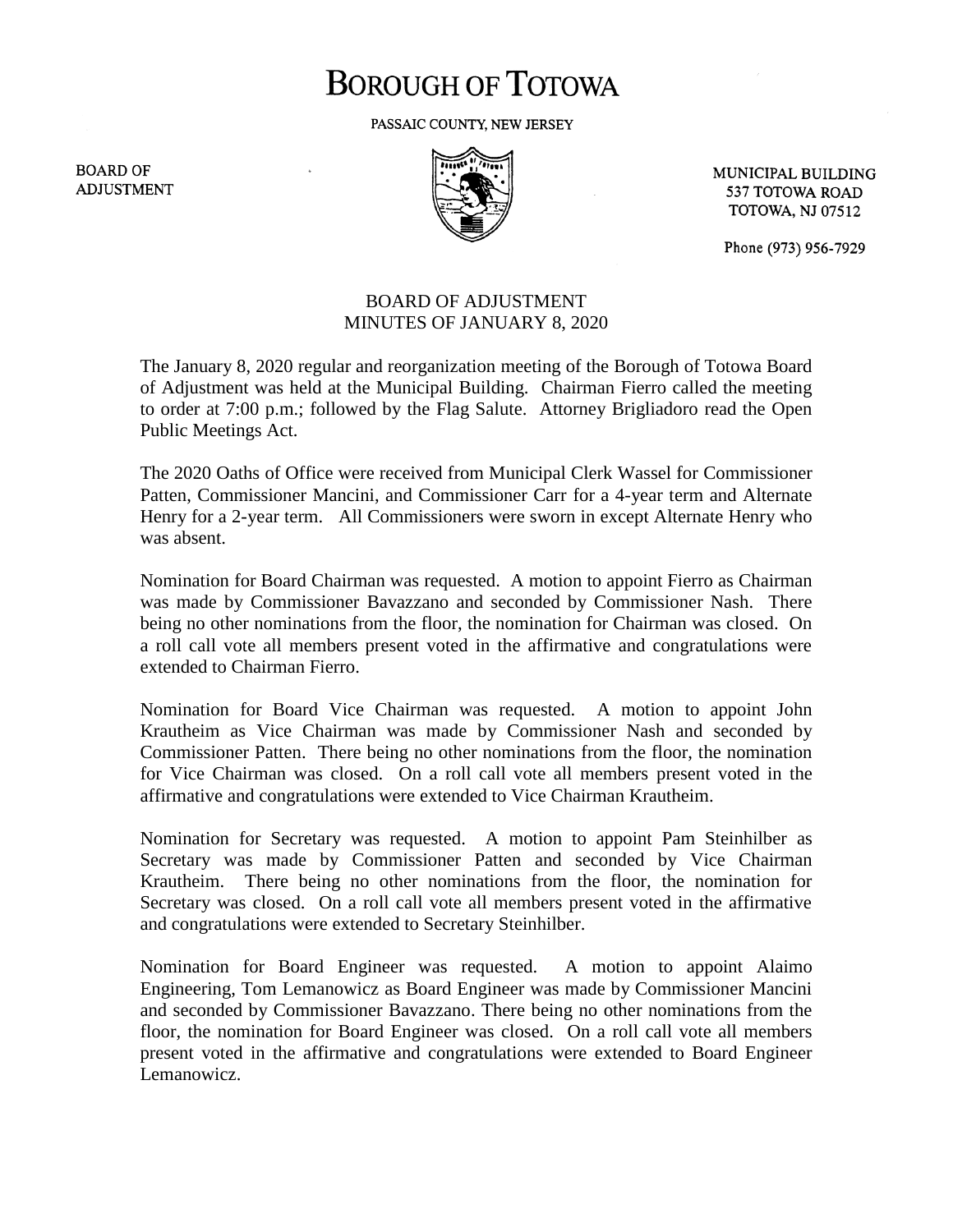A motion was made by Chairman Fierro and seconded by Commissioner Patten that the Board of Adjustment will meet the second Wednesday of every month at 7:00 p.m. in the Council Chambers for the year 2020 through January 2021. On a roll call vote, all members present voted in the affirmative.

The reorganization meeting was over and the regular meeting of the Board of Adjustment was called to order by Chairman Fierro.

A motion to accept the minutes of the December 11, 2019 meeting was made by Commissioner Patten and seconded by Commissioner Bavazzano. On a roll call vote all Commissioners present voted in the affirmative

#### $1<sup>ST</sup> CASE:$ AMO PROPERTIES LLC 5 COOLIDGE AVENUE, BLOCK 102, LOT 12

This case is being adjourned to the February 12, 2020 meeting with no further notices required.

#### $2^{ND}$  CASE: ROBERT & NICOLE TIERNEY 530 TOTOWA ROAD, BLOCK 80, LOT 1

Applicant is requesting a second story addition to a single family home, requiring variances for side yard setbacks. Attorney Corrado has sworn in Mr. & Mrs. Tierney. Mr. Tierney states they have lived at the residence for 4 and a half years and they are a growing family of 4, the house now has 2 bedrooms and one bath, which is not large enough. They would like to add an additional bedroom along with an additional bathroom and a laundry room. The lot is pre-existing and undersized by 20 feet and irregular. Commissioner Patten would like to know if our engineer will be reviewing his report before asking questions to the Applicant. Engineer Lemonowicz states the variances the Applicant will need, zoning chart, lot area, lot width, side yard setbacks, and impervious coverage.

- 1. The measurement is wrong for the building height-the correct way to measure is from the garage floor to the ridge and that would be 29'9", which is 3" shy of maximum allowed and if property drops more than 3" as you walk 10' away we are in variance condition.
- 2. The survey needs to include grades-suggestion is if the Board approves there should be a contingency on making the house work as far as height goes. The plan shows a 9 on 12 pitch which is a fairly steep roof pitch, there is plenty of adjustment there to drop to either an 8 on 12 or 7 on 12 to stay under the 30'.
- 3. The survey does not show area of the lot, this needs to show proper lot area and F.A.R. The F.A.R. right now is 39.6 and the maximum is 40.
- 4. Impervious coverage is approx. 30%, where 25% is allowed-with driveway will bump that up to 33%.
- 5. The comment of the front yard setback is not an issue anymore.